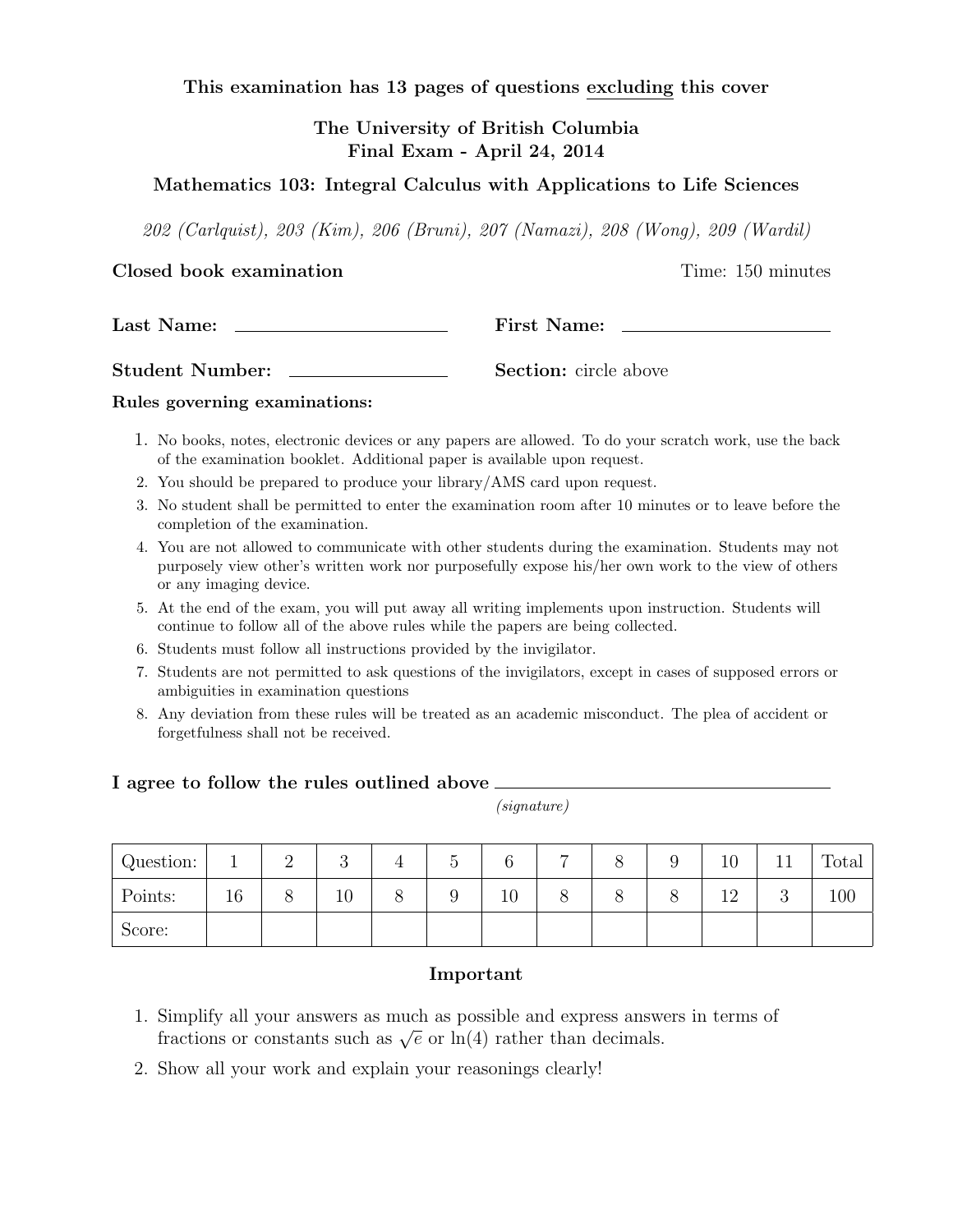- 1. (16 points) Multiple Choice Questions Circle the correct answer. (No need to show work in this question.)
	- **a.** (2 marks) Which of the following is equal to  $\frac{d}{dx} \left[ \int_0^{x^2}$  $\int_0^{x^2} \sin t \, dt$  ?
		- (A)  $2x \sin(x^2)$  (B)  $\sin(x^2)$  (C)  $\cos x$  (D)  $2x \cos(x^2)$
	- **b.** (2 marks) Let  $p(x)$  be a probability density function defined on the interval [0, 10]. Determine whether each of the following statements is *True* or *False*:
		- i. Let  $f(x) = \int_2^x p(t)dt$ . Then the derivative of  $f(x)$  at  $x = 5$  satisfies  $f'(5) \ge 0$ : True / False
		- ii.  $0 \le \int_0^{10} tp(t) dt \le 10$ : True / False
	- c. (6 marks) The graph below depicts the velocity of a car traveling along a straight road as a function of time,  $v(t) = \sin(2\pi t)$ . Initial time is  $t = 0$ .



Determine whether each of the following statements is *True, False* or *Indeterminate*:

i. At  $t = 0$  the car starts with a non zero initial velocity:

True / False / Indeterminate

ii. The car returns to its initial position when  $t = 1$ :

True / False / Indeterminate

iii. The car is moving away from its original position when  $t = 5/4$ :

True / False / Indeterminate

Final Exam Page 1 of 13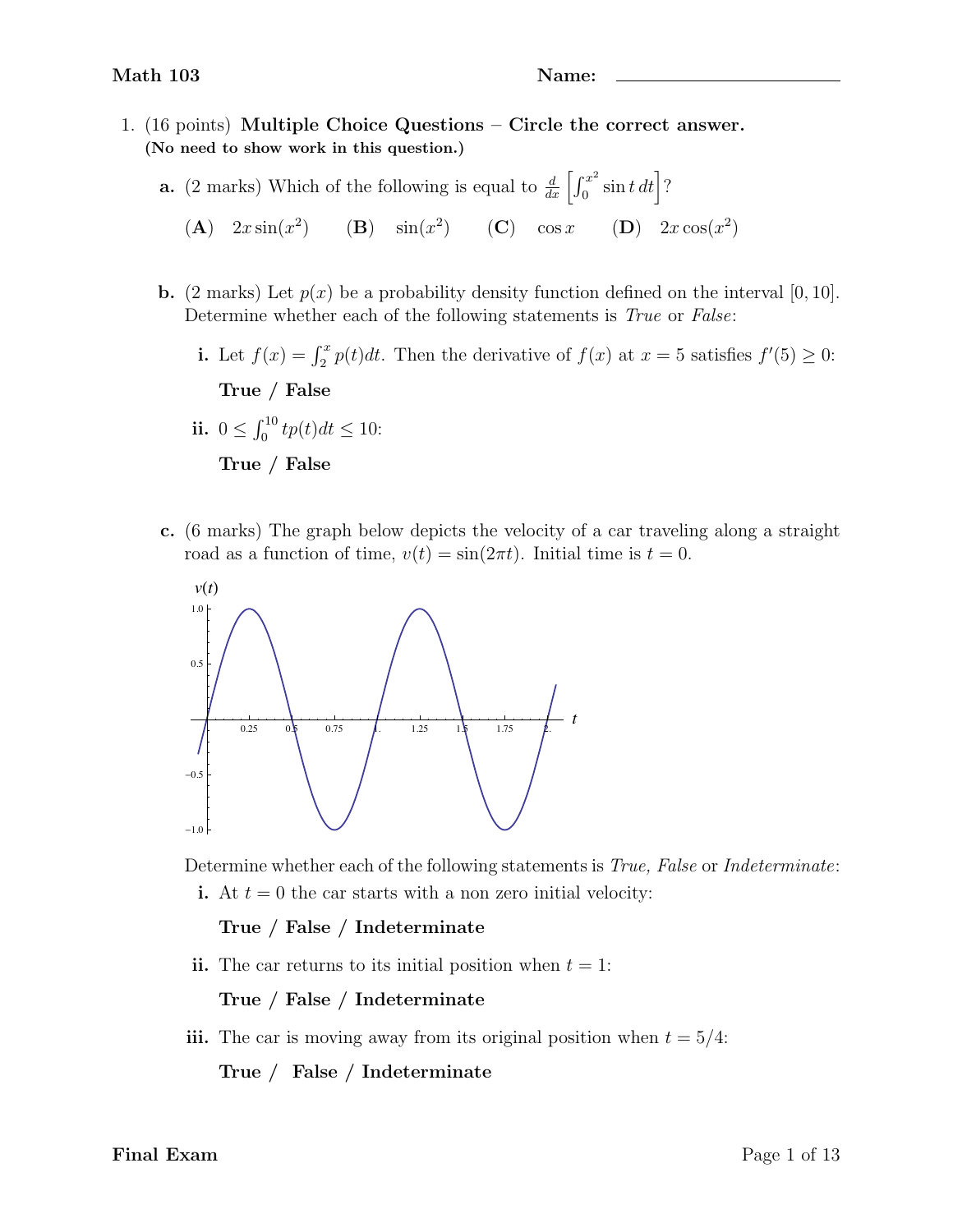- d. (4 marks) Let's assume the size of a microbial population  $x(t)$  (in millions) at time t (hours) is determined by the differential equation  $\frac{dx}{dt} = x(1-x)(x-1/2)$ . Circle the correct answers.
	- i. Determine all steady states (or stationary states or equilibria). Circle all steady states:

(**A**) -2 (**B**) -1 (**C**) 
$$
-\frac{1}{2}
$$
 (**D**) 0 (**E**)  $\frac{1}{2}$  (**F**) 1 (**G**) 2

ii. If the initial population is  $x(0) = 0$ , then the population  $x(t)$  will converge to the stationary state  $x = 1/2$  as  $t \to \infty$ :

True / False

- iii. If  $x(0)$  is in the interval [0, 1], then the population will stay inside this interval: True / False
- e. (2 marks) Consider the sequence

$$
(a_k)_{k=1}^{\infty} = \left(1, 0, \frac{1}{2}, 0, 0, \frac{1}{3}, 0, 0, 0, \frac{1}{4}, 0, 0, 0, 0, \frac{1}{5}, \ldots\right)
$$

and its associated series  $\sum_{k=1}^{\infty} a_k$ . Circle the correct answers.

i. The sequence  ${a_k}_{k=1}^{\infty}$  converges to 0 as  $k \to \infty$ :

True / False

ii. The series  $\sum_{k=1}^{\infty} a_k$  diverges:

True / False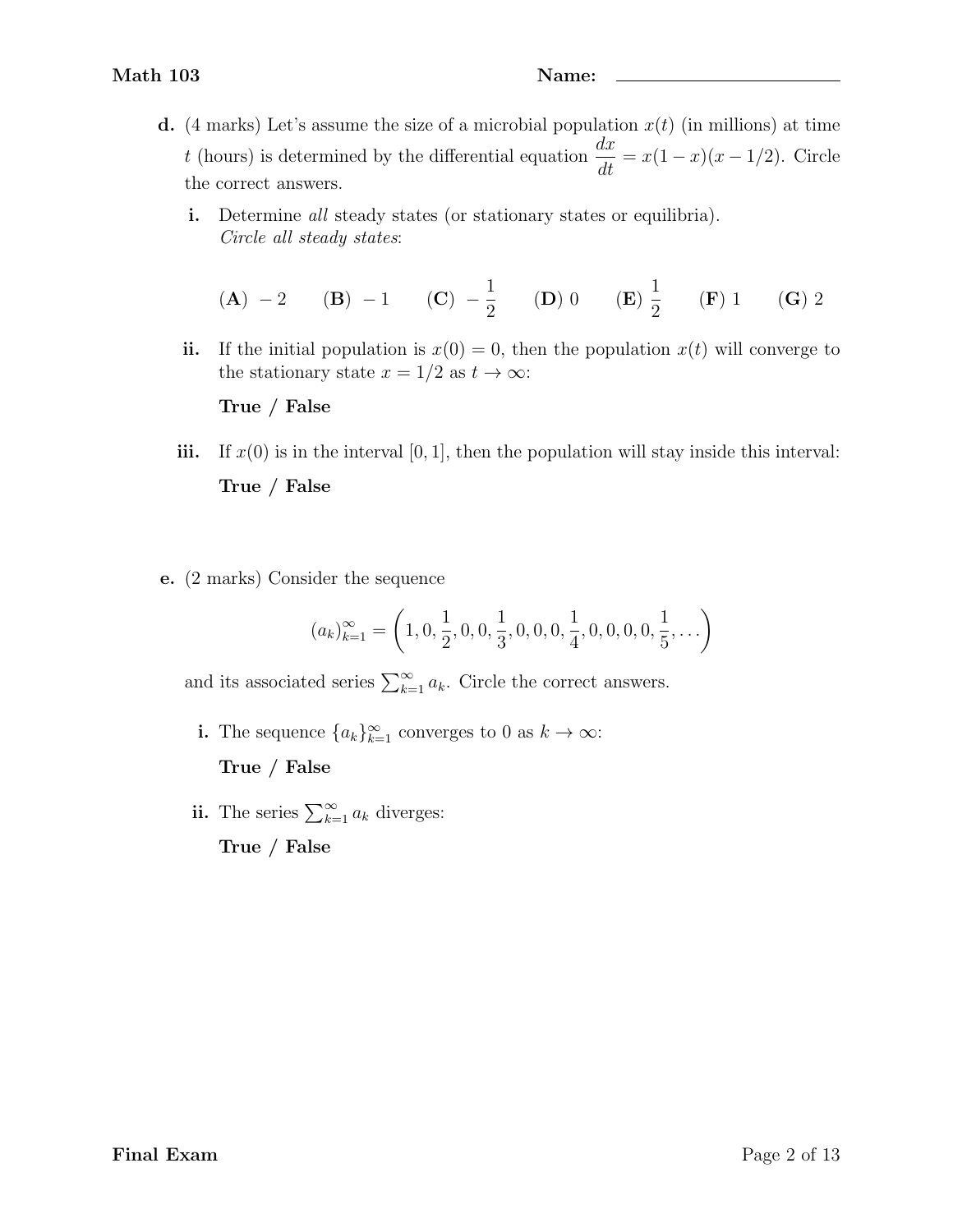- 2. (8 points) (Work must be shown for full marks. Simplify fully.)
	- a. (3 marks) Compute the arc length of the curve  $y = f(x)$  for  $1 \le x \le 4$  with  $\int f(x) = \int^x$ 1 √  $t^3-1 dt$

b. (5 marks) Let

$$
f(x) = x^2, \quad \text{for } 0 \le x \le 1.
$$

Find the volume of the solid generated by revolving  $y = f(x)$  (for  $0 \le x \le 1$ ) around the horizontal line  $y = -1$ . Hint: a sketch might help.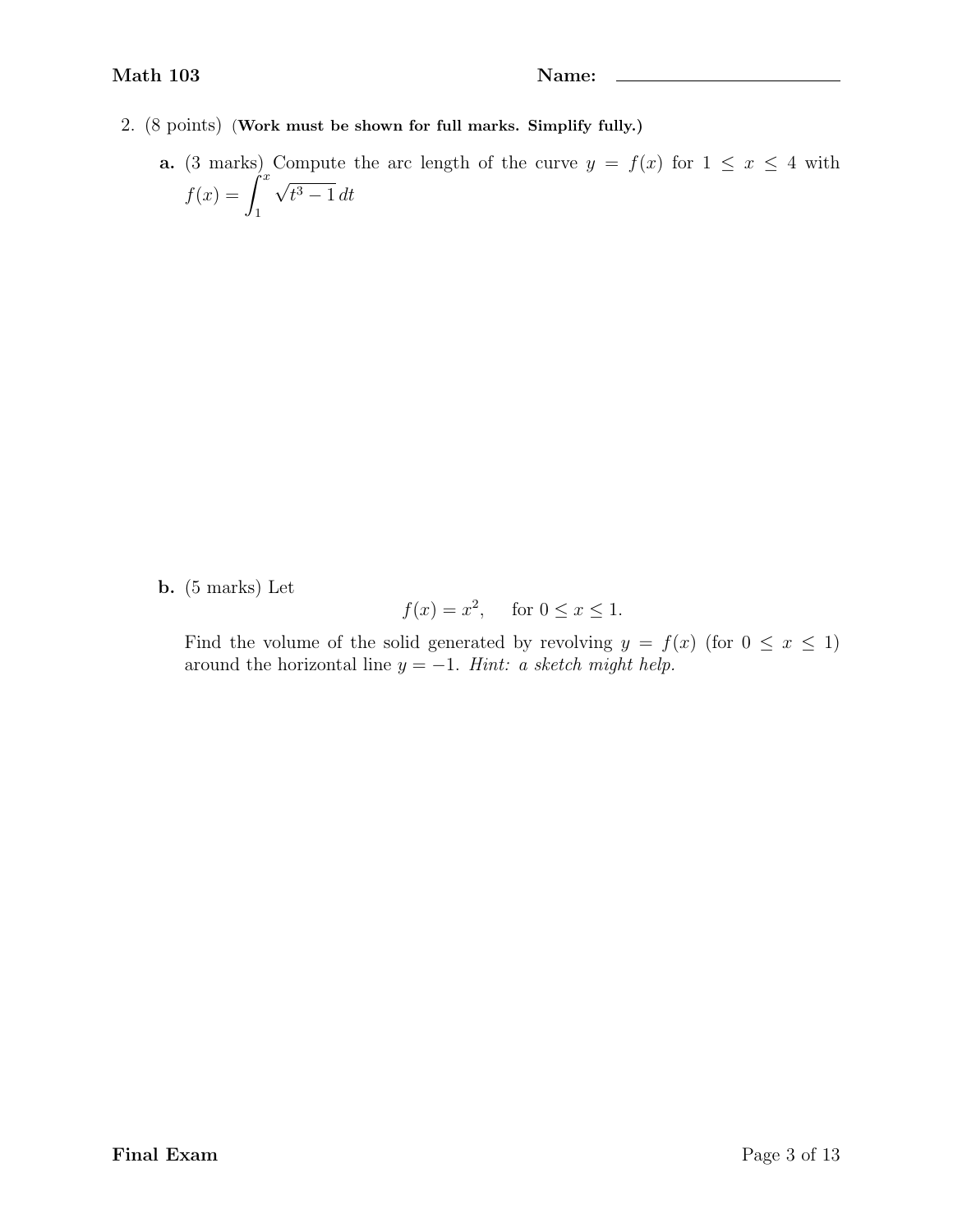# 3. (10 points) (Work must be shown for full marks. Simplify fully.)

Vancouver has some of the best salmon hatcheries (i.e. salmon farms) in the world. The probability that a young salmon takes t days to swim from the Capilano Salmon Hatchery to the Pacific Ocean is given by the probability density function

 $p(t) = e^{3-t}$  for  $3 \le t \le \infty$ .

[It is assumed that it takes at least 3 days for a salmon to reach the ocean.]

a. (3 marks) Find the probability that a young salmon takes at least 5 days to swim from the hatchery to the ocean.

b. (3 marks) Find the average (i.e. mean) time it takes for a young salmon to swim from the hatchery to the Pacific Ocean.

c. (4 marks) Assume that the lifetime of a salmon depends on how quickly it manages to reach the Pacific Ocean as a juvenile. Suppose that a salmon lives s years, where  $s = \ln(t+1)$ , if it reaches the Pacific Ocean in t days. Find the probability density function  $q(s)$  for s.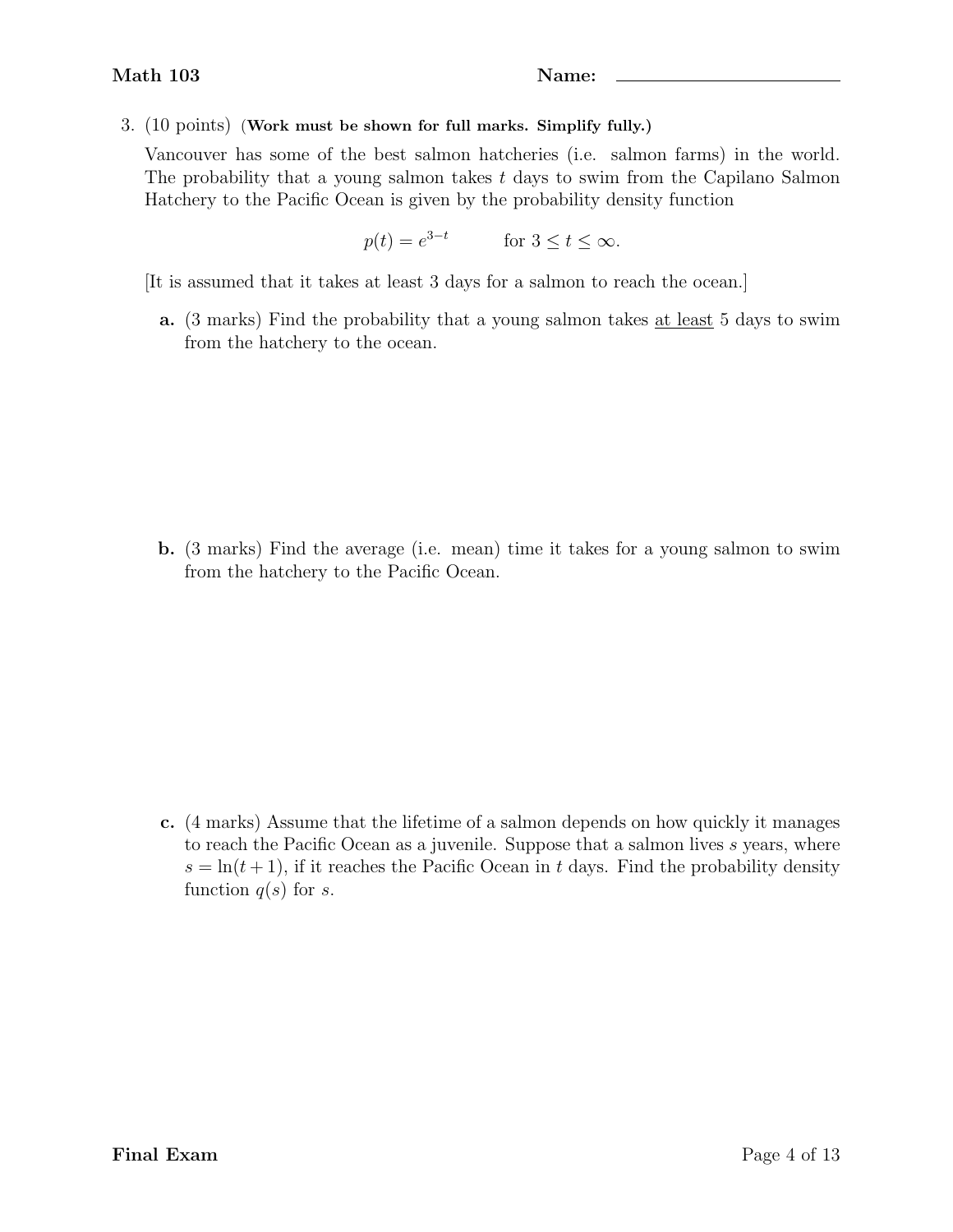- 4. (8 points) (Work must be shown for full marks. Simplify fully.)
	- **a.** (3 marks) Evaluate  $\lim_{n\to\infty}$  $\sum_{n=1}^{\infty}$  $k=1$  $\sqrt{k}$  $\overline{n}$  $\setminus^2 1$ n if it exists, or show that it does not exist, otherwise.

**b.** (3 marks) Let  $(a_n)_{n\geq 1}$  be a **sequence**, where  $a_n = 1 + \dots$ n  $\frac{n}{(n+1)!}$ . Find the limit of the sequence if it converges, or show that it diverges, otherwise.

c. (2 marks) Evaluate  $\lim_{n\to\infty} n \ln \left( 1 + \right)$ 2 n  $\setminus$ if it exists, or show that it does not exist, otherwise.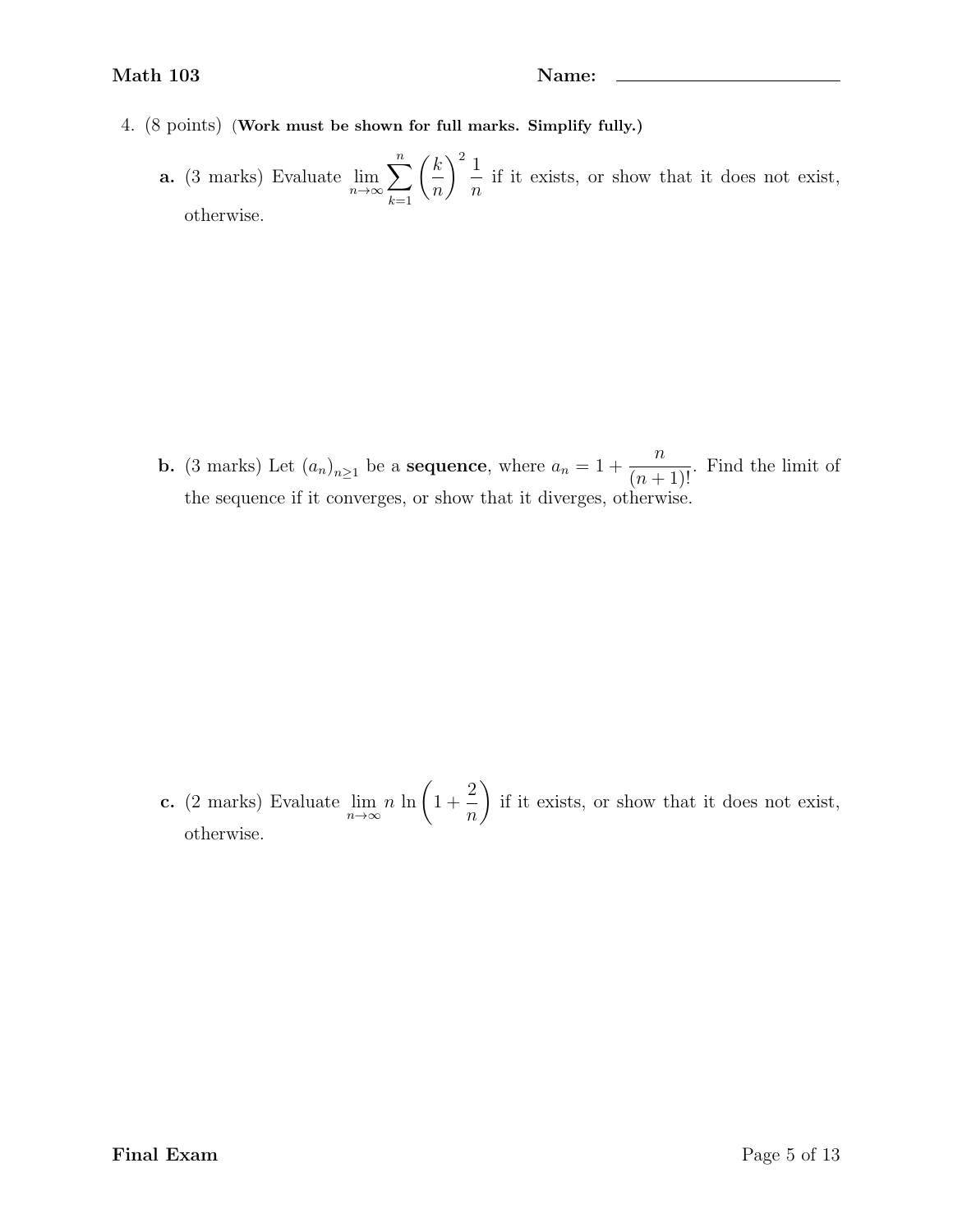# 5. (9 points) (Work must be shown for full marks. Simplify fully.)

A mutation occurs within a bacterial species that allows it to acquire antibiotic resistance. Through natural selection the abundance of the mutant trait increases in the population. Let y be the fraction (i.e.  $0 \leq y \leq 1$ ) of the population, which carries the antibiotic resistance trait. Suppose y satisfies the following differential equation:

$$
\frac{dy}{dt} = (1 - y)^3,
$$

where  $t$  is time (years).

- a. (1 mark) Determine all steady state solutions (or stationary solutions or equilibria) of the differential equation.
- **b.** (5 marks) At time  $t = 0$  it is determined that half of the bacterial population carries the antibiotic resistance trait. Determine the fraction of the bacterial population with antibiotic resistance as a function of time t.

c. (3 marks) In the same situation as part b, how long after  $t = 0$  does it take until 80% of the bacterial population is resistant to antibiotics?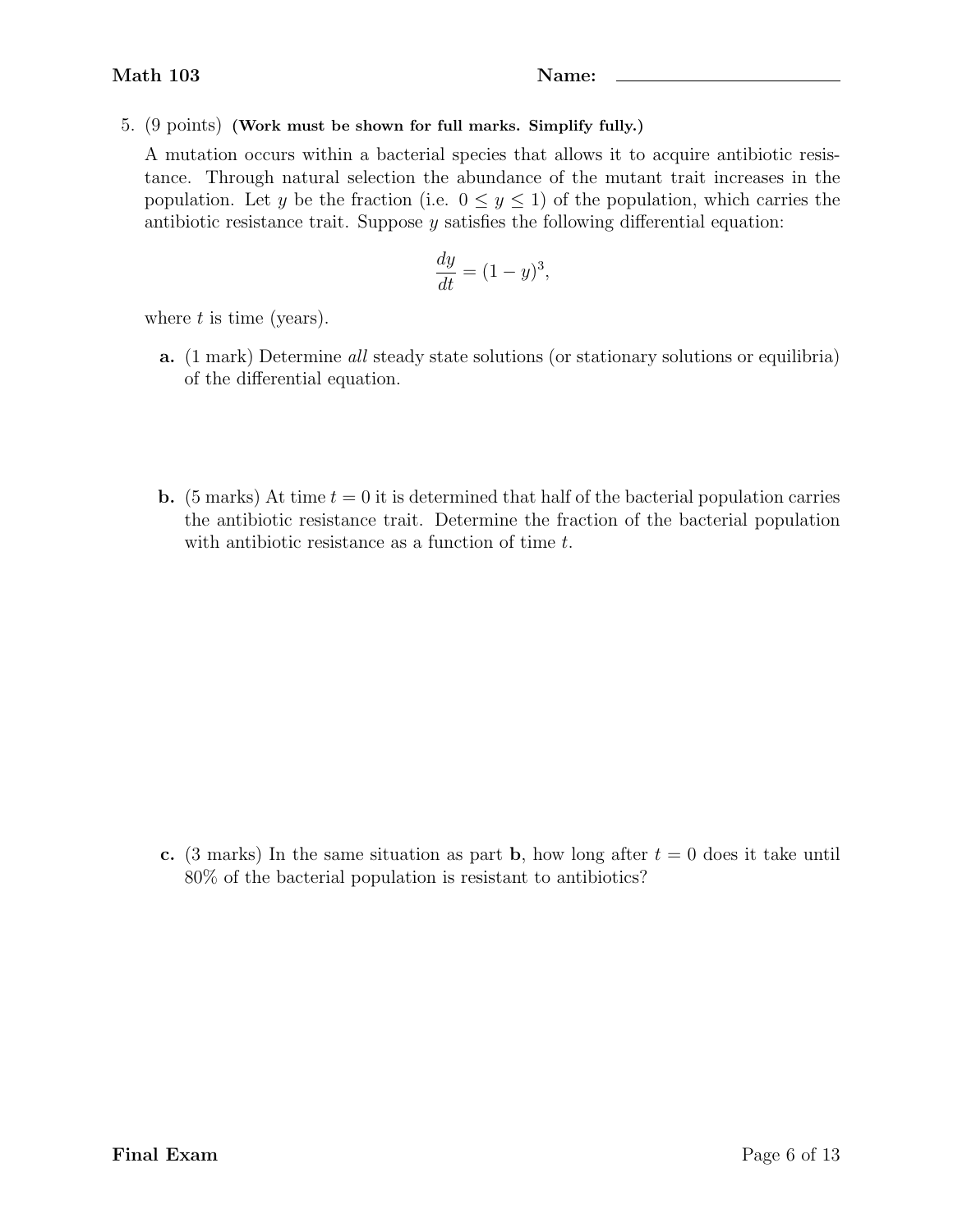6. (10 points) (Work must be shown for full marks. Simplify fully.)

Determine with full justification whether the following series converge. You do not have to evaluate the sums.

**a.** (3 marks) 
$$
\sum_{n=1}^{\infty} \left( \frac{\cos(e^n) + 10}{n^2} \right)
$$

**b.** (3 marks) 
$$
\sum_{n=1}^{\infty} \cos^2\left(\frac{1}{n}\right)
$$

**c.** (4 marks) 
$$
\sum_{k=2}^{\infty} \frac{1}{k (\ln k)^{103}}
$$
.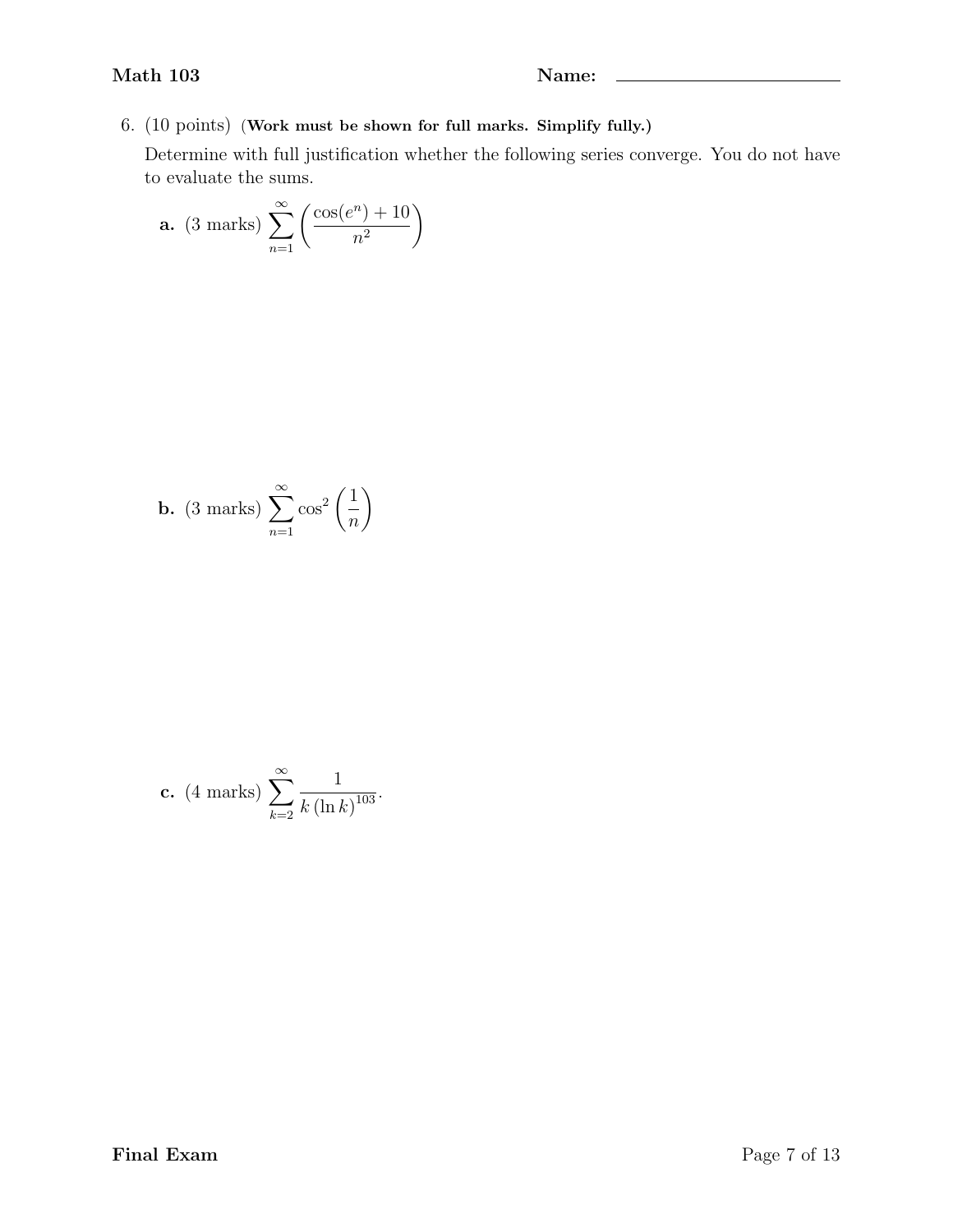7. (8 points) (Work must be shown for full marks. Simplify fully.)

**a.** (2 marks) Let  $f(x) = e^{-x^2} = \sum_{n=1}^{\infty}$  $n=0$  $a_n x^n$ . Determine  $a_{10}$  and  $a_{11}$ . (Note: the sum refers to a series expansion centred at  $x = 0$ .)

**b.** (2 marks) Let  $g(x) = \int^x$ 0  $e^{-t^2}dt = \sum_{n=1}^{\infty}$  $n=0$  $b_n x^n$ . Determine  $b_{11}$  and  $b_{12}$ . (Note: the sum refers to a series expansion centred at  $x = 0$ .)

**c.** (4 marks) Suppose the function  $y(x) = \sum_{n=0}^{\infty}$  $n=0$  $c_n x^n$  given by a power series solves the following differential equation  $\frac{dy}{dx}$  $\frac{dy}{dx} = 2 + x^2y$  with the initial value  $y(0) = 1$ . Determine  $c_3$  and  $c_4$ . Hint: Plug the series into the differential equation.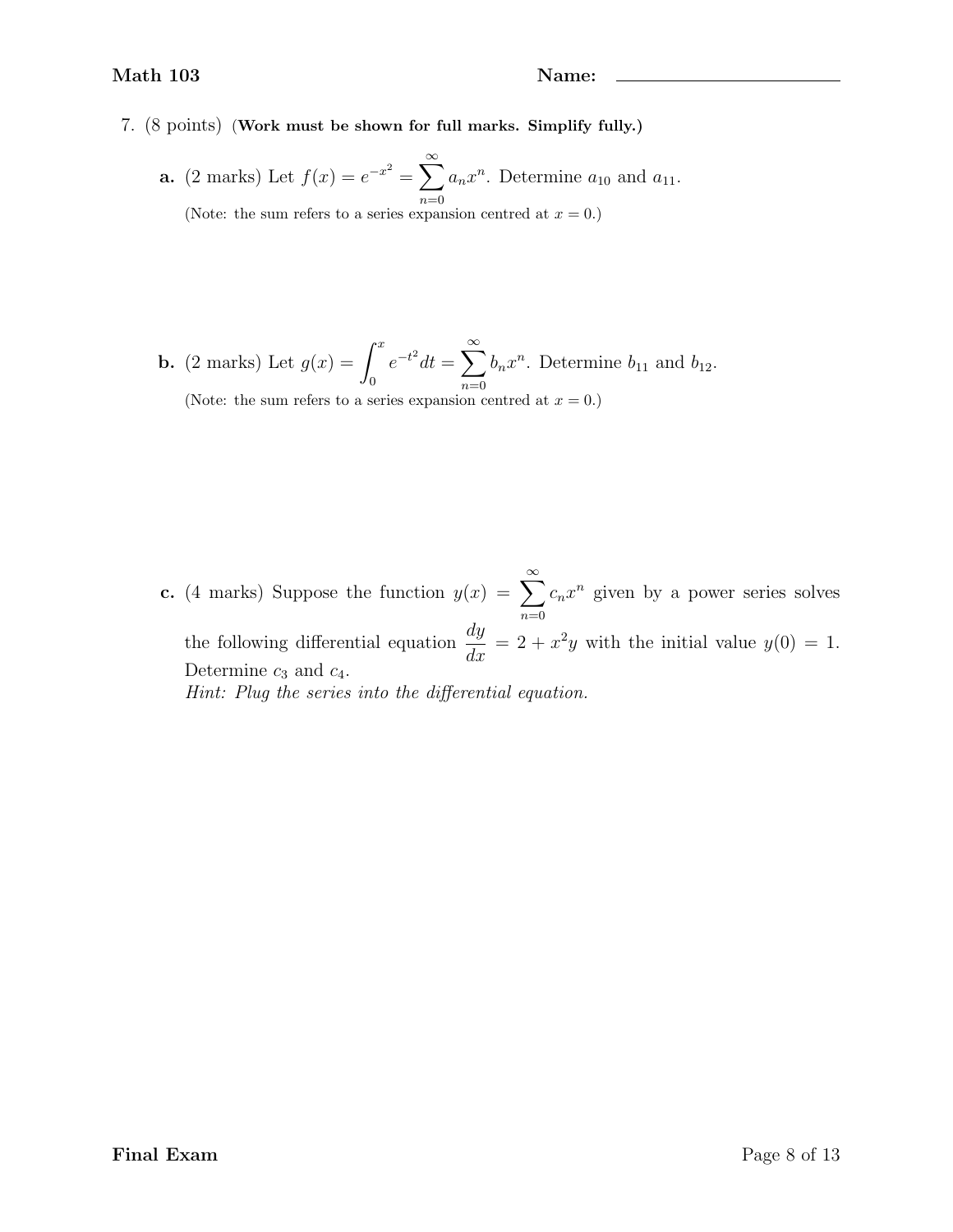8. (8 points) (Work must be shown for full marks. Simplify fully.)

**a.** (3 marks) Evaluate 
$$
\int_0^{1/2} f(x) dx
$$
 where  $f(x) = \sum_{n=0}^{\infty} (3n + 2)x^{3n+1}$ .  
(Your final answer should be in the form of a number.)

**b.** (5 marks) Determine all values of  $x$  such that the following series converges.

$$
\sum_{n=0}^{\infty} \frac{(n+1)(x+1)^n}{5^n(n+2)}
$$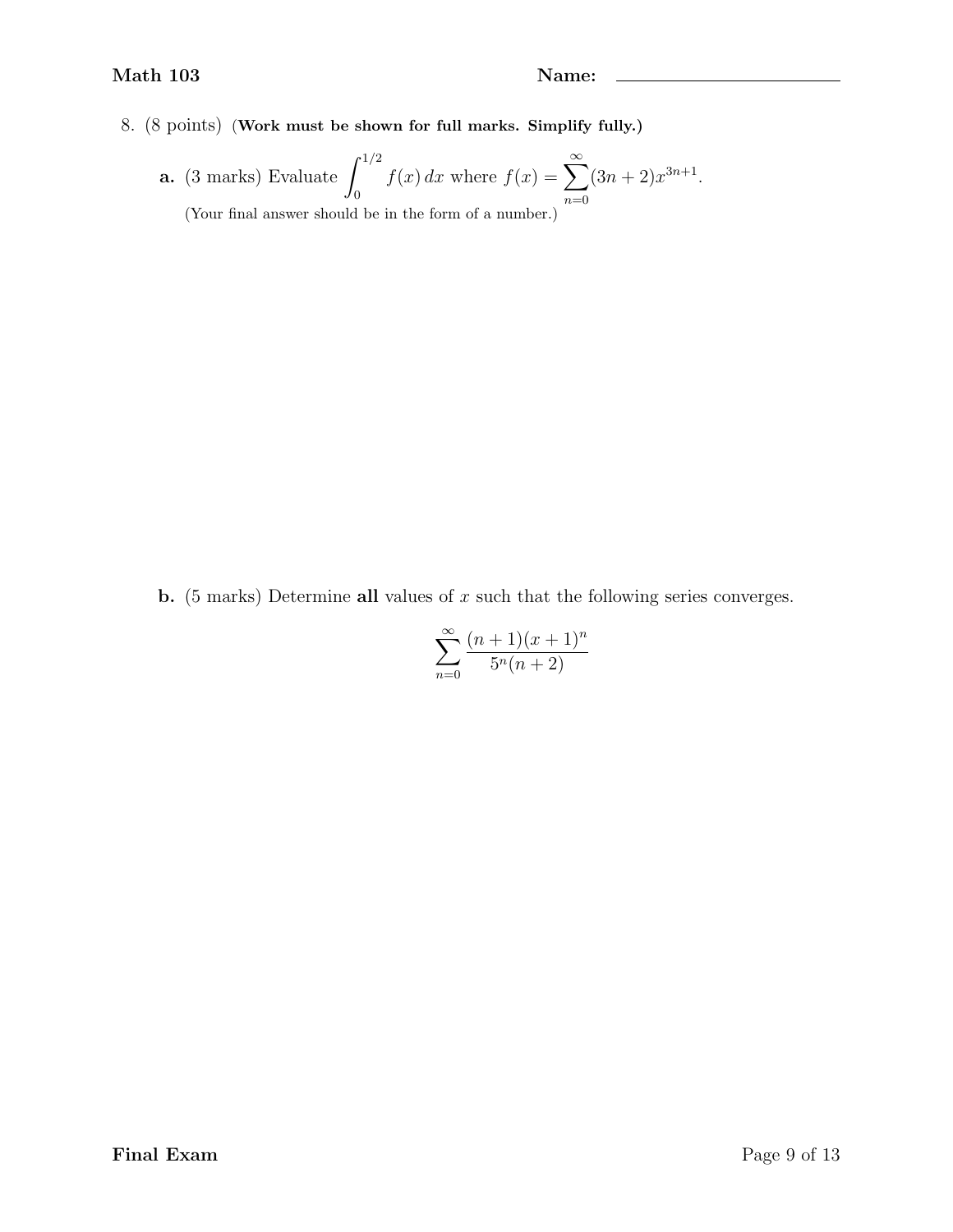- 9. (8 points) Consider the iterated map:  $x_{n+1} = F(x_n)$  where  $F(x) = \frac{3}{2}$  $x(1-x)$  for  $0\leq x\leq 1.$ 
	- a. (4 marks) Find all fixed points of the iterated map and determine their stability. Hint: use  $F'(x)$  to check stability.

**b.** (2 marks) Sketch the cobweb corresponding to the sequence  $x_n$  with  $x_0 = 1/8$ .

|  | т |  |  |
|--|---|--|--|
|  |   |  |  |
|  |   |  |  |
|  |   |  |  |
|  |   |  |  |
|  |   |  |  |
|  |   |  |  |
|  |   |  |  |
|  |   |  |  |
|  |   |  |  |
|  |   |  |  |
|  |   |  |  |
|  |   |  |  |
|  |   |  |  |
|  |   |  |  |
|  |   |  |  |
|  |   |  |  |
|  |   |  |  |
|  |   |  |  |
|  |   |  |  |
|  |   |  |  |
|  |   |  |  |
|  |   |  |  |
|  |   |  |  |
|  |   |  |  |
|  |   |  |  |
|  |   |  |  |
|  |   |  |  |
|  |   |  |  |
|  |   |  |  |
|  |   |  |  |
|  |   |  |  |
|  |   |  |  |
|  |   |  |  |
|  |   |  |  |
|  |   |  |  |
|  |   |  |  |
|  |   |  |  |
|  |   |  |  |
|  |   |  |  |
|  |   |  |  |
|  |   |  |  |
|  |   |  |  |
|  |   |  |  |
|  |   |  |  |
|  |   |  |  |
|  |   |  |  |
|  |   |  |  |
|  |   |  |  |
|  |   |  |  |
|  |   |  |  |
|  |   |  |  |
|  |   |  |  |
|  |   |  |  |
|  |   |  |  |
|  |   |  |  |

c. (2 marks) Suppose a sequence  $(a_n)_{n\geq 0}$  satisfies the recursive relation  $a_{n+1} = F(a_n)$ with  $a_0 = 1/8$ . Does the series  $\sum_{n=1}^{\infty}$  $n=0$  $a_n$  converge? Justify your answer.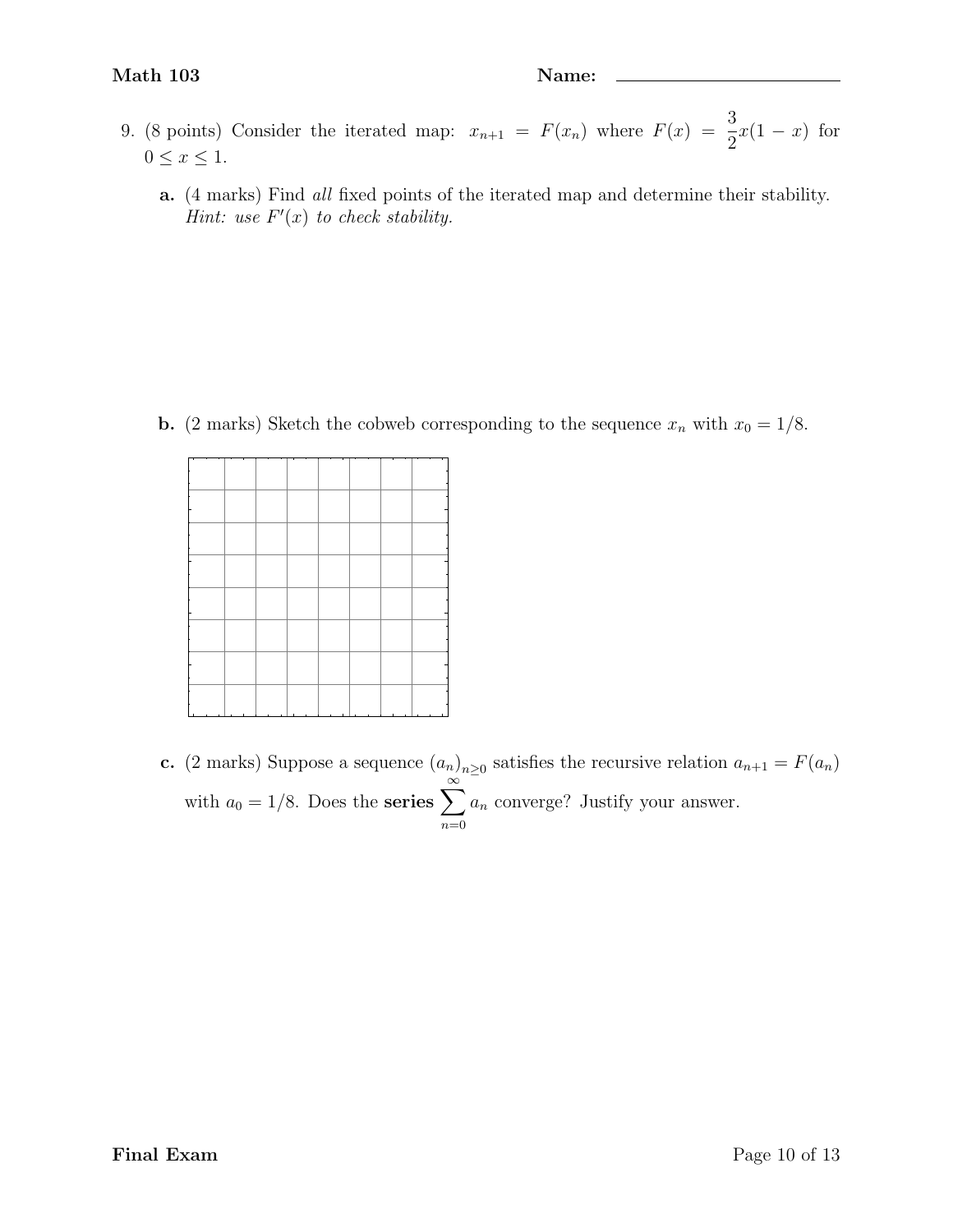10. (12 points) (Work must be shown for full marks. Simplify fully.)

**a.** (4 marks) Evaluate 
$$
\int_{1}^{e^{2}} \frac{\ln(\sqrt{x})}{\sqrt{x}} dx.
$$

**b.** (4 marks) Evaluate 
$$
\int_0^1 f(x) dx
$$
 where  $f(x) = \int_1^x \sin(t^2) dt$ .  
*Hint: Integration by parts!*

c. (4 marks) Consider the following improper integral. Evaluate it if it is convergent, or show that it diverges, otherwise:

$$
\int_0^\infty \left(\frac{1}{\sqrt{x^2+1}}\right)^3 dx.
$$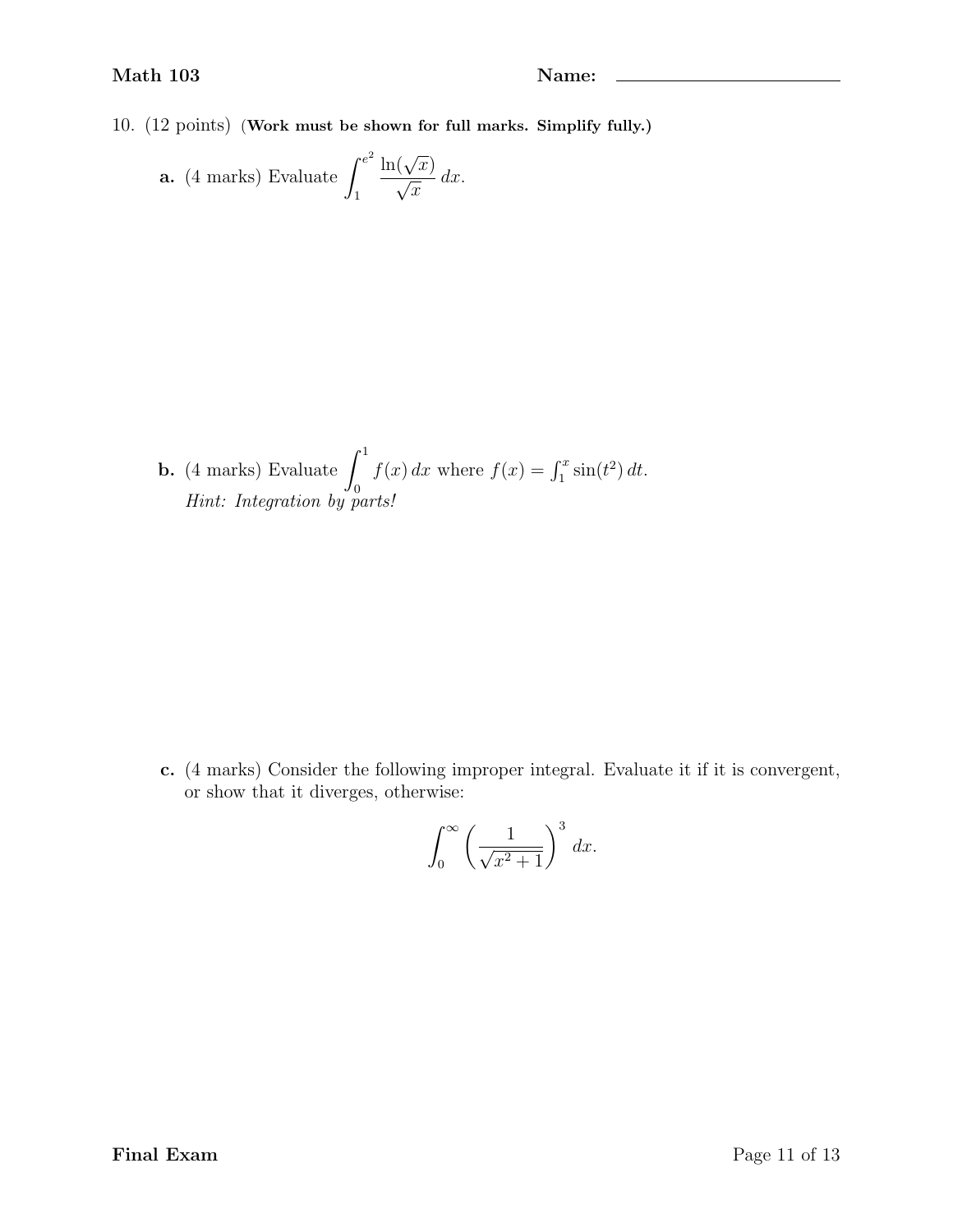11. (3 points) (This is a difficult question and will be marked very strictly. You should try this ONLY AFTER you finish all other problems.)

Suppose a sequence  $(b_n)_{n\geq 0}$  satisfies the recursive relation

$$
b_{n+1} = \beta \frac{b_n}{1+b_n} ,
$$

where  $\beta$  is a given positive constant. Suppose  $b_0 = 1$ . Find all **positive** constants  $\beta$  for which the series  $\sum_{n=1}^{\infty}$  $n=0$  $b_n$  converges. Justify your answer.